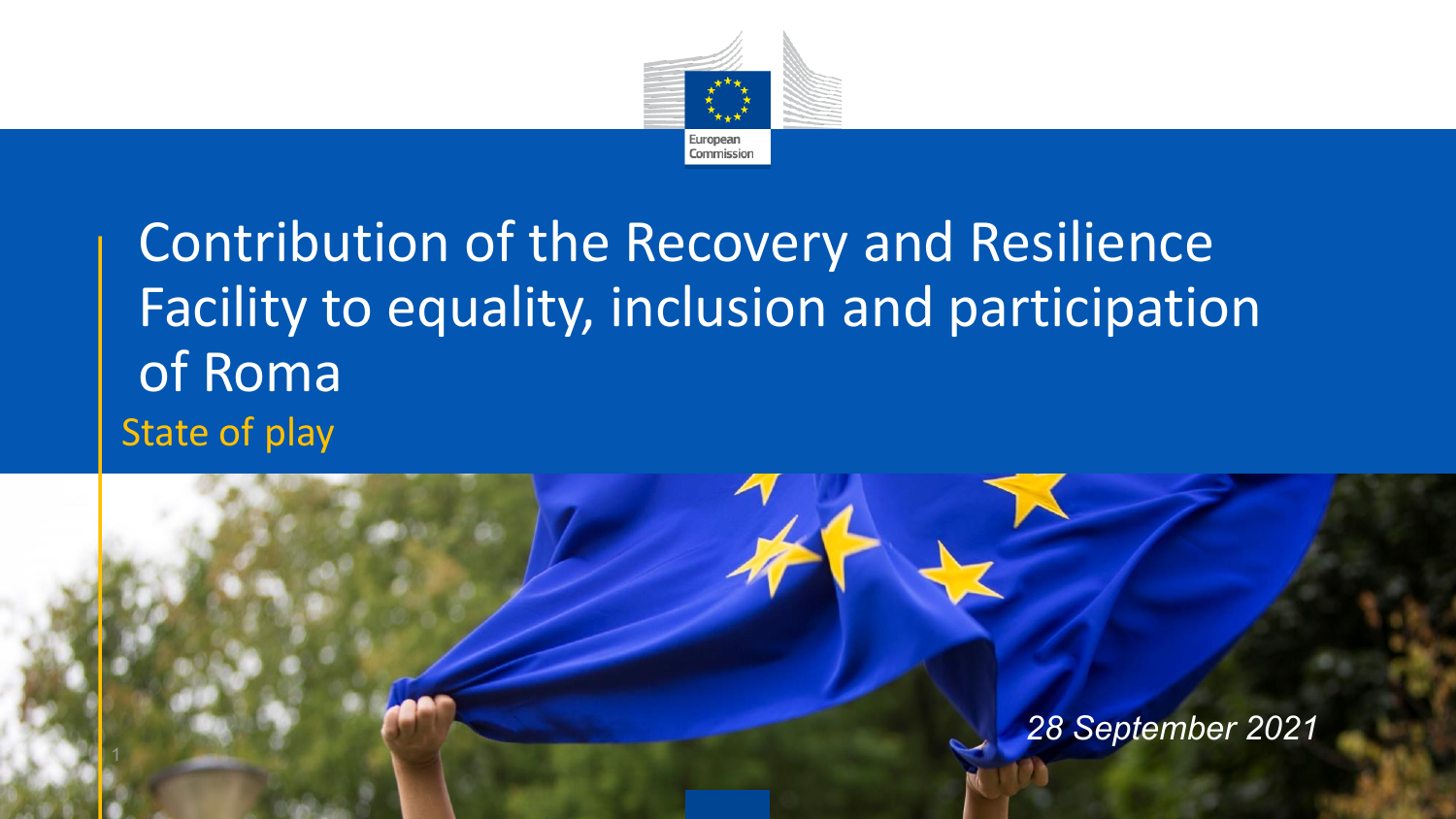## From crisis management to recovery support



**2020: Crisis management**

**Enabling a strong fiscal response**

**Organising sourcing of medical equipment**

**Providing access to vaccines for all**

**Coordinating management of lockdowns**

2



**A Recovery Plan for Europe:**

**The Recovery & Resilience Facility**

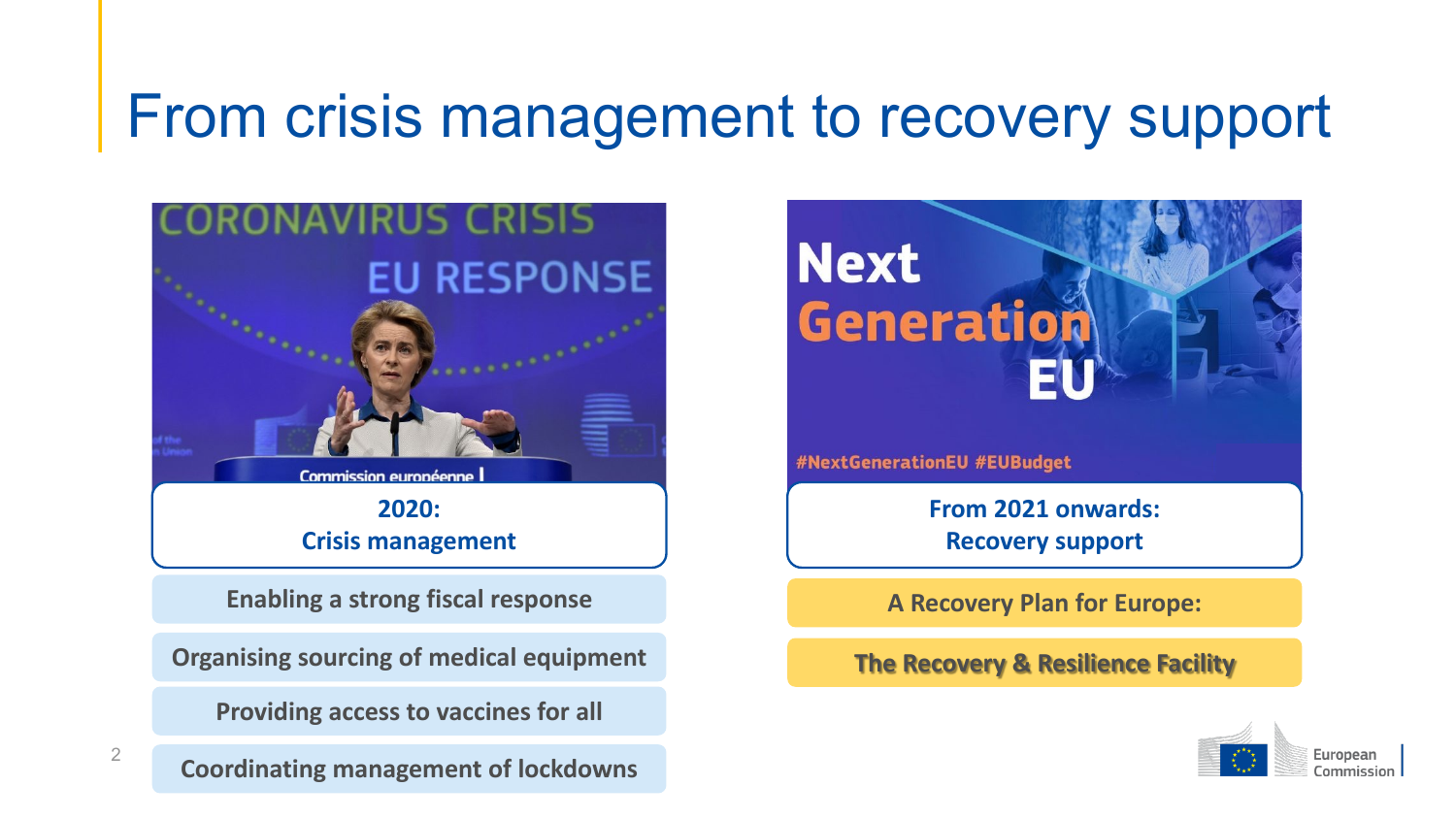

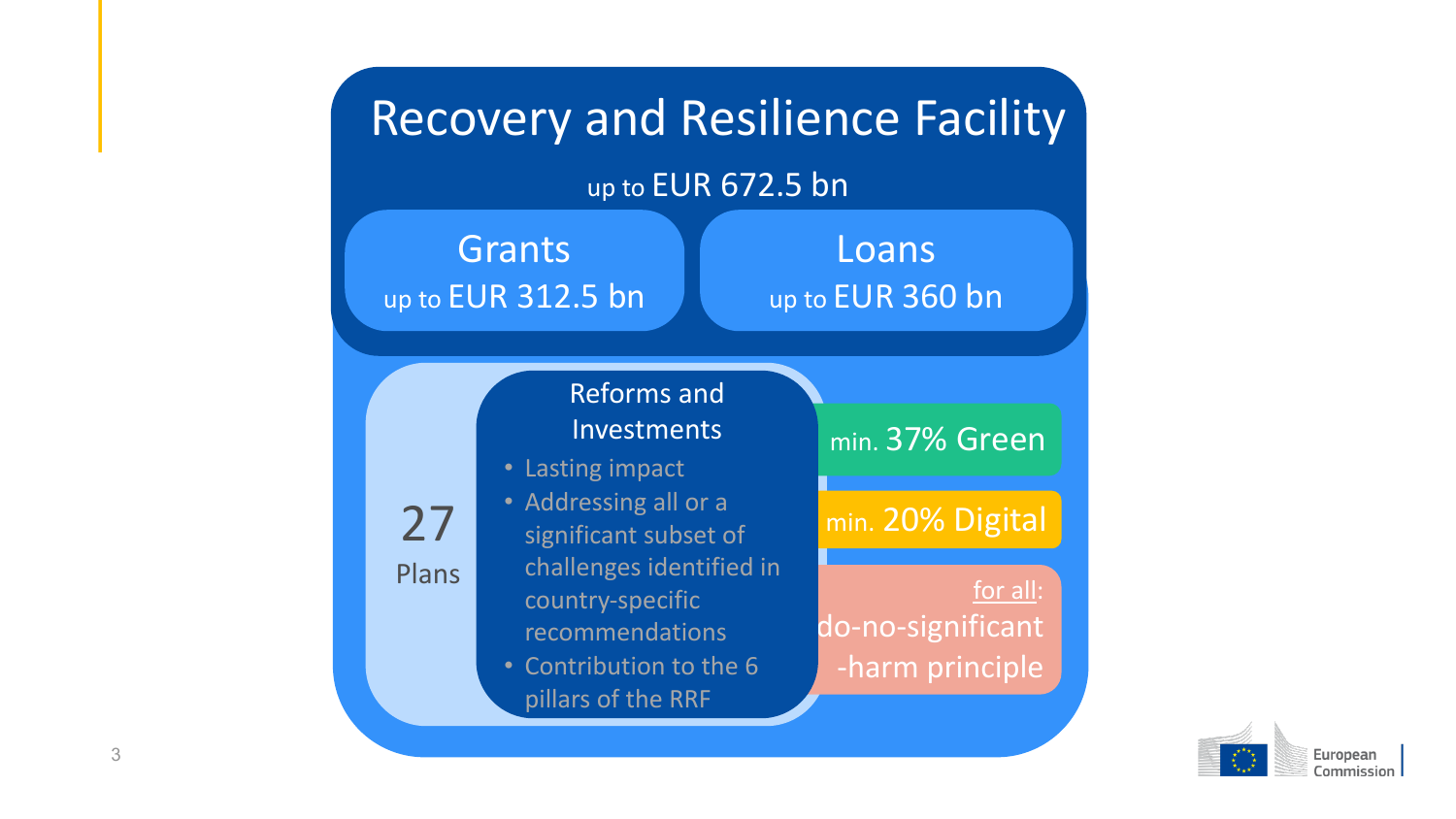## The Recovery and Resilience Facility & vulnerable groups, including Roma people

∩

**Legal requirement** to explain how each plan contributes to equal opportunities for all

#### **Reporting**

- **Scoreboard**
- Review report
- Annual reports

#### **Implementation**

- Promoting equal opportunities
- Inclusive process

#### **Country Specific Recommendations to be addressed by the plans**

• Referring explicitly or indirectly to Roma inclusion, e.g. on education & training, accessibility of health services, extension of social protection

**Contribution to European Pillar of Social Rights and RRF six pillars including**

- Next generation
- Social cohesion

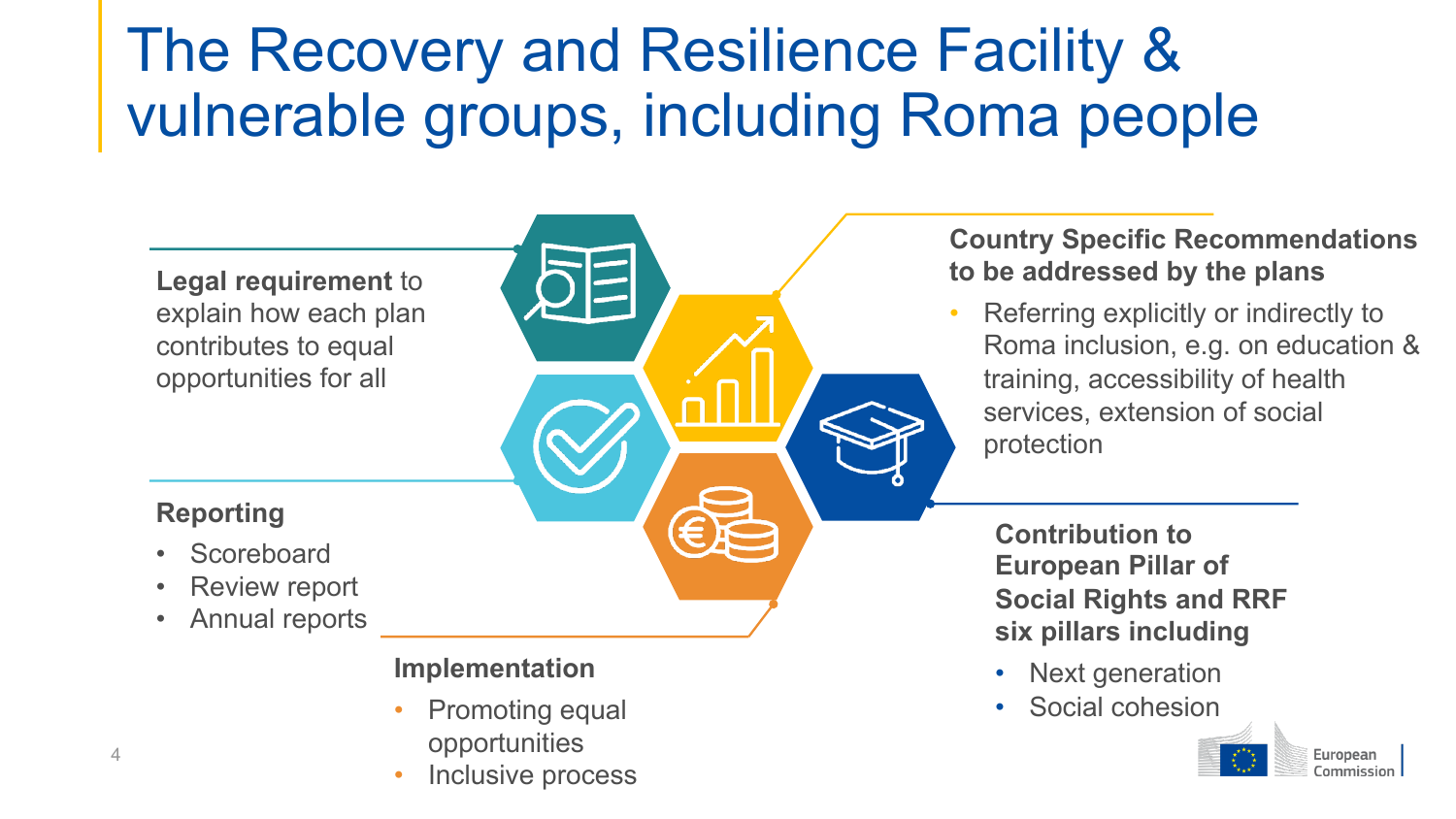## Roma and other vulnerable groups in National Plans – Examples of measures



### **Healthcare**

Integrated community centres

Mobile care units



## **Education and skills**

Support for disadvantaged schools

Learning assistance

**Consultations with relevant stakeholders**



**Social support** Energy-efficient social housing

Early care services